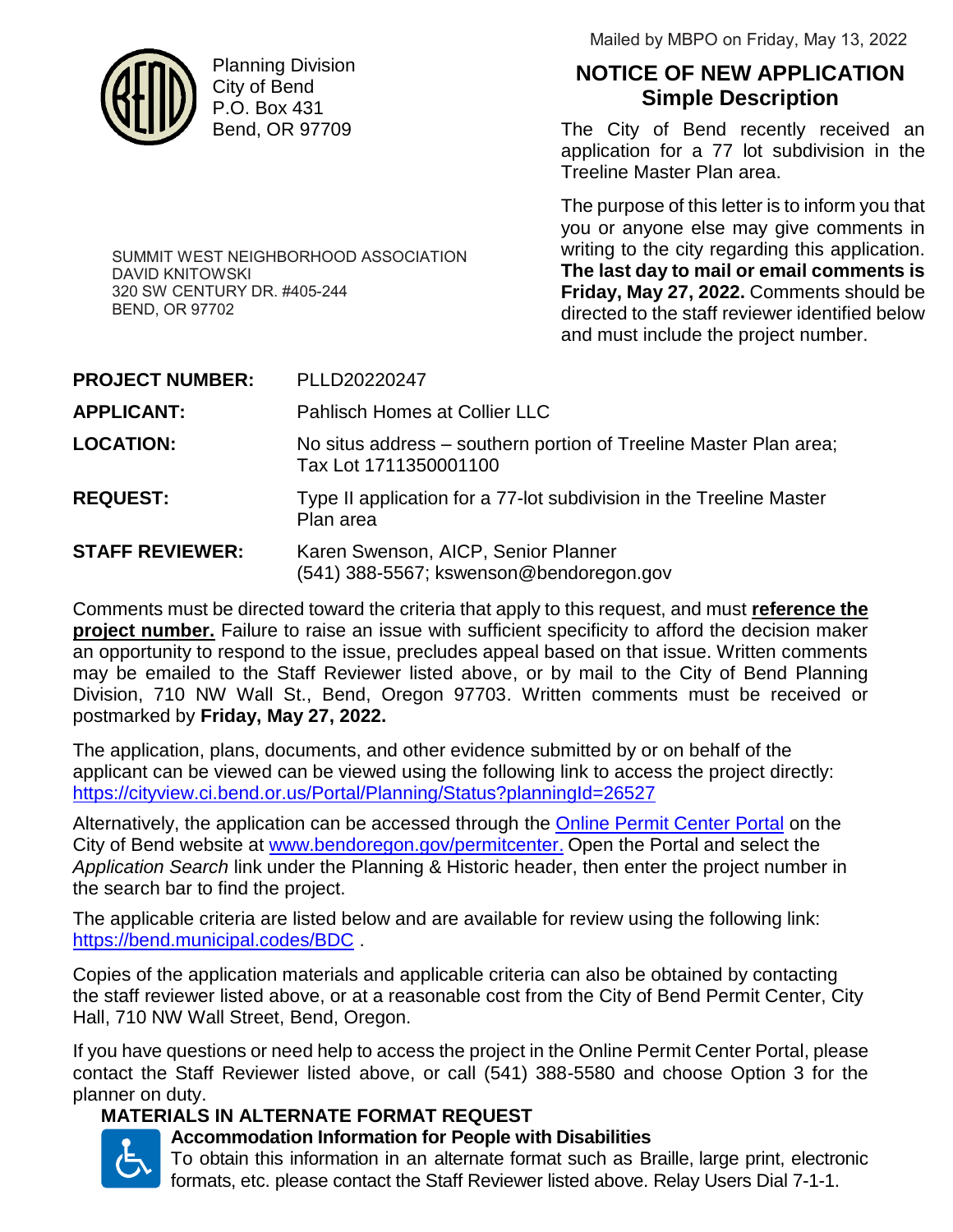### **APPLICABLE CRITERIA, STANDARDS, AND PROCEDURES:**

#### **Criteria**

Chapter 4.3 Subdivisions, Partitions, Replats and Property Line Adjustments

#### **Standards**

Chapter 2.1 Residential Districts (RL) Chapter 2.7 Special Planned Districts (Treeline Master Plan) Chapter 3.1 Lot, Parcel and Block Design, Access and Circulation Chapter 3.2 Landscaping, Street Trees, Fences and Walls Chapter 3.4 Public Improvement Standards Chapter 3.5 Other Design Standards Chapter 4.7 Transportation Analysis

#### **Procedures**

Chapter 4.1, Land Use Review and Procedures



## **MATERIALS IN ALTERNATE FORMAT REQUEST**



**Accommodation Information for People with Disabilities** To obtain this information in an alternate format such as Braille, large print, electronic formats, etc. please contact the Staff Reviewer listed above. Relay Users Dial 7-1-1.